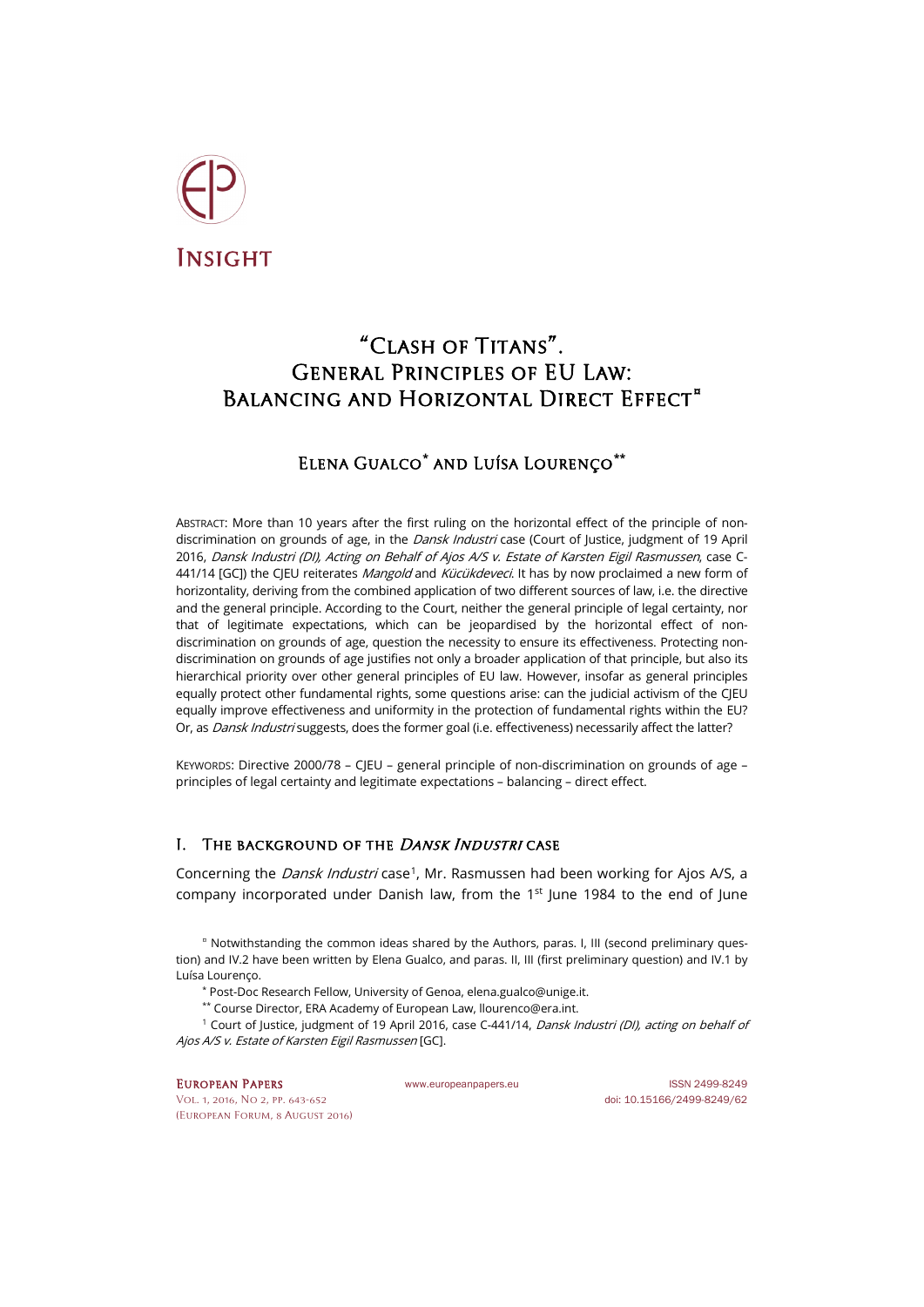2009, when he was dismissed. According to the Danish law on salaried employees, Mr. Rasmussen was in principle entitled to a severance allowance to be calculated on the number of years he had been continuously employed in the same undertaking. Since Mr. Rasmussen had been employed by Ajos for more than 18 years, para. 2, lett. a), no. 1, of the abovementioned law imposed on his employer the obligation to pay a severance allowance whose amount should correspond to a three months' salary.

Nevertheless, Ajos refused to pay such a sum arguing that, as long as Mr. Rasmussen was entitled to old-age pension from the employer and he subscribed that pension scheme before reaching 50 years of age, his situation fell within the scope of para. 2, lett. a), no. 3, of the law on salaried employees, which, under those circumstances, excluded the payment of the severance allowance. In this regard, consistent national caselaw specified that the entitlement to the severance allowance was barred notwithstanding the employee's decision to remain on the employment market, instead of retiring.

Faced with Ajos' refusal to pay the severance allowance, the trade union Dansk Formands Forenin, acting on Mr. Rasmussen's behalf, sued Ajos in March 2012, claiming the payment of the severance allowance due. Relying on a previous judgment of the CJEU, in the case *Ingeniørforeningen i Danmark*,<sup>[2](#page-1-0)</sup> it argued that para. 2, lett. a), no. 3, of the law on salaried employees violated the Directive 2000/78, $3$  and that the national interpretation of that provision was inconsistent with the general principle prohibiting discrimination on grounds of age.

The Danish Maritime and Commercial Court accommodated the claim, enhancing the connection between Mr. Rasmussen's case and the *Ingeniørforeningen*, and specifying that the CJEU has already declared that the national provision at stake was contrary to EU law.

Ajos, however, appealed that decision before the Danish Supreme Court, noticing that the CJEU's judgment in *Ingeniørforeningen i Danmark* could not be followed by the national case law without leading to an interpretation *contra legem* of a national provision, i.e. para. 2, lett. a), no. 3, of the law on salaried employees. The company also objected that accommodating such an interpretation of both the Directive 2000/78 and the general principle of non discrimination on grounds of age would jeopardise the principles of legal certainty and the protection of legitimate expectations.

Against that backdrop, the Supreme Court first stressed that Ingeniørforeningen i Danmark differed from the present case insofar as the former was a vertical dispute, whereas the latter was a horizontal one. $4$  Recalling that any horizontal direct effect of Directives shall be excluded, the Supreme Court considered therefore essential to clari-

<span id="page-1-2"></span><span id="page-1-1"></span><sup>3</sup> Council Directive 2000/78/EC of 27 November 2000 establishing a general framework for equal treatment in employment and occupation.

<sup>4</sup> Dansk Industri (DI), acting on behalf of Ajos A/S v. Estate of Karsten Eigil Rasmussen [GC], cit., para. 15.

<span id="page-1-0"></span><sup>&</sup>lt;sup>2</sup> Court of Justice, judgment of 12 October 2010, case C-499/08, Ingeniørforeningen i Danmark v. Region Syddanmark [GC].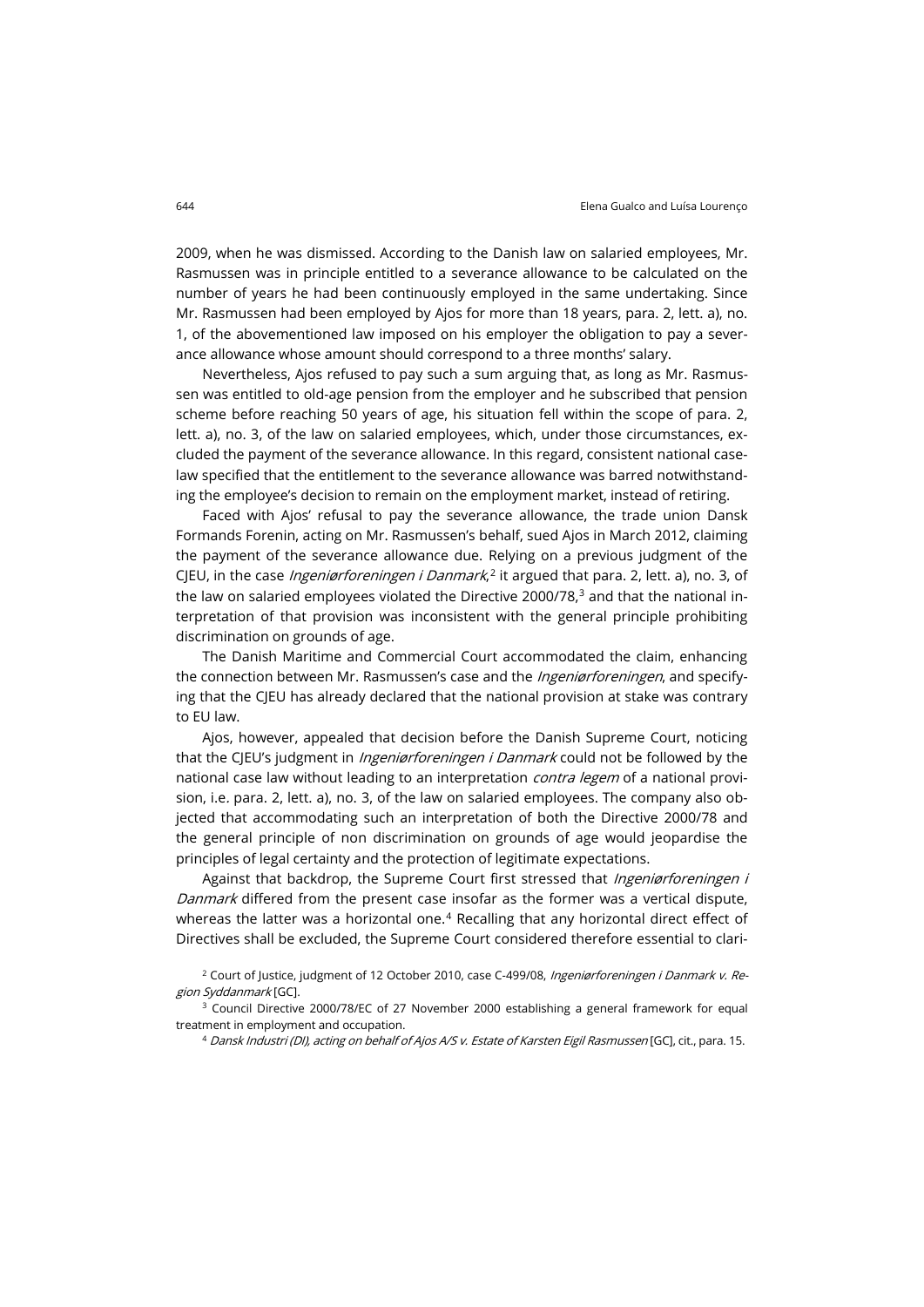fy several issues concerning the extent to which an unwritten principle of EU law, such as non-discrimination on grounds of age, can have horizontal effect.

Specifically, the Supreme Court submitted two preliminary questions<sup>[5](#page-2-0)</sup> to the CJEU in order to:

a) assess whether compliance with a general principle of EU law can prevent a private party from relying on a provision of national law and the consistent interpretation of that national law given by national jurisdictional authorities;

b) understand, on the one hand, whether the general principle of non-discrimination on grounds of age can be weighed against the principle of legal certainty and its corollary, the principle of the protection of legitimate expectations, whose respect could be jeopardised by the horizontal application of the principle of non-discrimination on grounds of age; on the other hand, whether the duty of a Member State to compensate for the harm suffered by private persons as a result of its incorrect transposition of a Directive $6$  can impact on the admissibility of such a balancing exercise.

In other words, the second preliminary question aimed to ascertain the possibility of (and the conditions for) declaring the prevalence of the principles of legal certainty and legitimate expectations over the principle of non-discrimination on grounds of age.

#### II. The Opinion of Advocate General Bot

The Advocate General<sup>[7](#page-2-2)</sup> started by analysing the case with reference to *Ingeniør*foreningen, as invoked by the referring court. The national judges, indeed, had held that the situation at stake in the present case was different, since the employment situation was not a vertical relationship (that is, governed by public law), but rather between a private employer and an employee. It thus questioned whether the fact that para. 2, lett. a), no. 3, of the law in question could not apply in the first type of situations would equally preclude its application in this type of *horizontal* ones. The Advocate General replied that the said article, as interpreted by the national courts, was definitely incompatible with Directive 2000/78, independently of the type of employment relationship. Restricting the interpretation given by the Court of Justice in *Ingeniørforeningen i Dan*mark to relationships governed by public law would tantamount to restricting the scope of the judgment. He furthered that the reasons for the incompatibility "hold true regardless of the nature of the legal relationship at issue".[8](#page-2-3)

<span id="page-2-3"></span><sup>8</sup> Opinion of AG Bot, Dansk Industri (DI), acting on behalf of Ajos A/S v. Estate of Karsten Eigil Rasmussen, cit., paras 34-35.

 $5$  /vi., para. 20.

<span id="page-2-1"></span><span id="page-2-0"></span><sup>&</sup>lt;sup>6</sup> Court of Justice, judgment of 19 November 1991, joined cases C-6/90 and C-9/90, A. Francovich and D. Bonifaci and others v. Italian Republic, para. 33.

<span id="page-2-2"></span><sup>&</sup>lt;sup>7</sup> Opinion of AG Bot delivered on 25 November 2015, *Dansk Industri (DI), acting on behalf of Ajos A/S* v. Estate of Karsten Eigil Rasmussen, cit.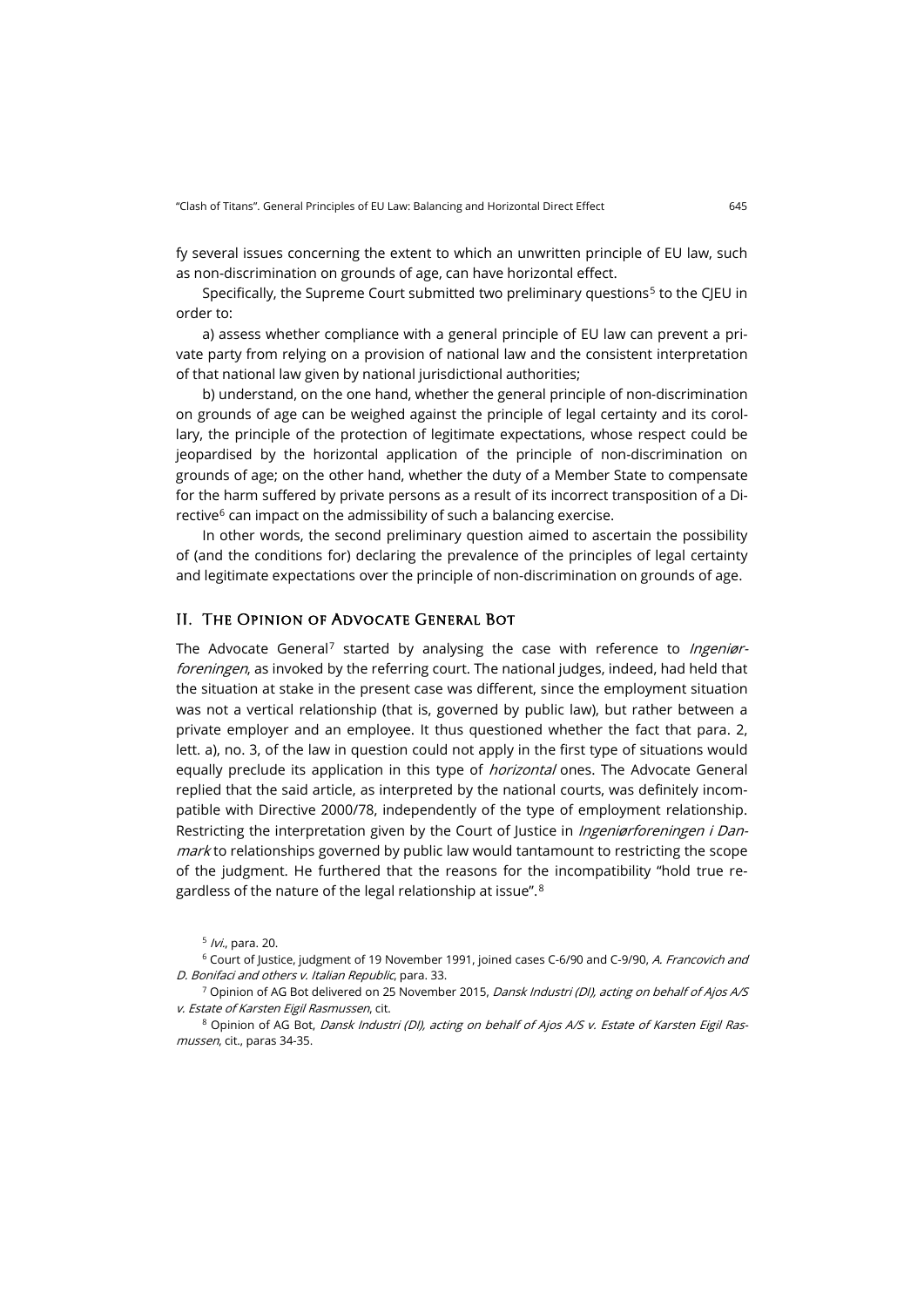The Advocate General then turned to the duty of consistent interpretation. In fact, as the referring court had argued, faced with the lack of horizontal direct effect of the Directive, it should turn to the interpretation of the law in a manner consistent with the latter. However, the same court had also argued that such interpretation was not possible: admitting it, in the case at issue, would result in a *contra legem* reading of the law, which is one of the limits to consistent interpretation. In this respect, the Advocate General reminds that "directives are not entirely devoid of any effect in the context of disputes between individuals. The obligation upon national courts to interpret national law in conformity with the content and objectives of directives means that directives may have an indirect effect in such disputes".[9](#page-3-0)

Furthermore, according to the Advocate General, the duty of consistent interpretation is not restricted just to rules of national law, but equally includes national case law. As such, there is no need to recur to the general principle of non-discrimination on grounds of age, which would enable "the court to resolve disputes between individuals by neutralising the application of the domestic law inconsistent with EU law";<sup>[10](#page-3-1)</sup> rather, the Advocate General states, it seems to stem from the order for reference that the only impediment to a consistent interpretation in the present case is existing national case law, which conflicts therewith.

After analysing the arguments of the parties and the references to *Ingeniør*foreningen i Danmark, the Advocate General indeed proceeded to affirm that it does not follow from the latter ruling "that the every wording of article 2a(3) of the Law on salaried employees is inconsistent with directive 2000/78".<sup>[11](#page-3-2)</sup> He hence suggested that "the implementation by the national court of an interpretation in conformity with EU law would merely require it [the national court] to change its case-law", which does not amount to as big an obstacle as "the existence of a provision of national law whose very wording is irreconcilable with a rule of EU law".<sup>[12](#page-3-3)</sup> The Advocate General hence concluded that the "existence of national case-law which is inconsistent with directive 2000/78 presents no obstacle to the national court's fulfilment of its obligation to interpret national law in conformity with EU law". This, according to him, is equally in line with the principles of legal certainty and of protection of legitimate expectations.<sup>[13](#page-3-4)</sup>

#### III. The judgment of the Court of Justice

<span id="page-3-2"></span><span id="page-3-1"></span><span id="page-3-0"></span>The first question focused essentially on the application of the general principle of nondiscrimination on grounds of age to the situation at issue. The Court starts by remind-

<span id="page-3-4"></span><span id="page-3-3"></span> /vi., para. 41. *Ivi.*, para. 47. /vi., para. 64. /vi., paras 70 and 72. *Ivi.*, para. 83.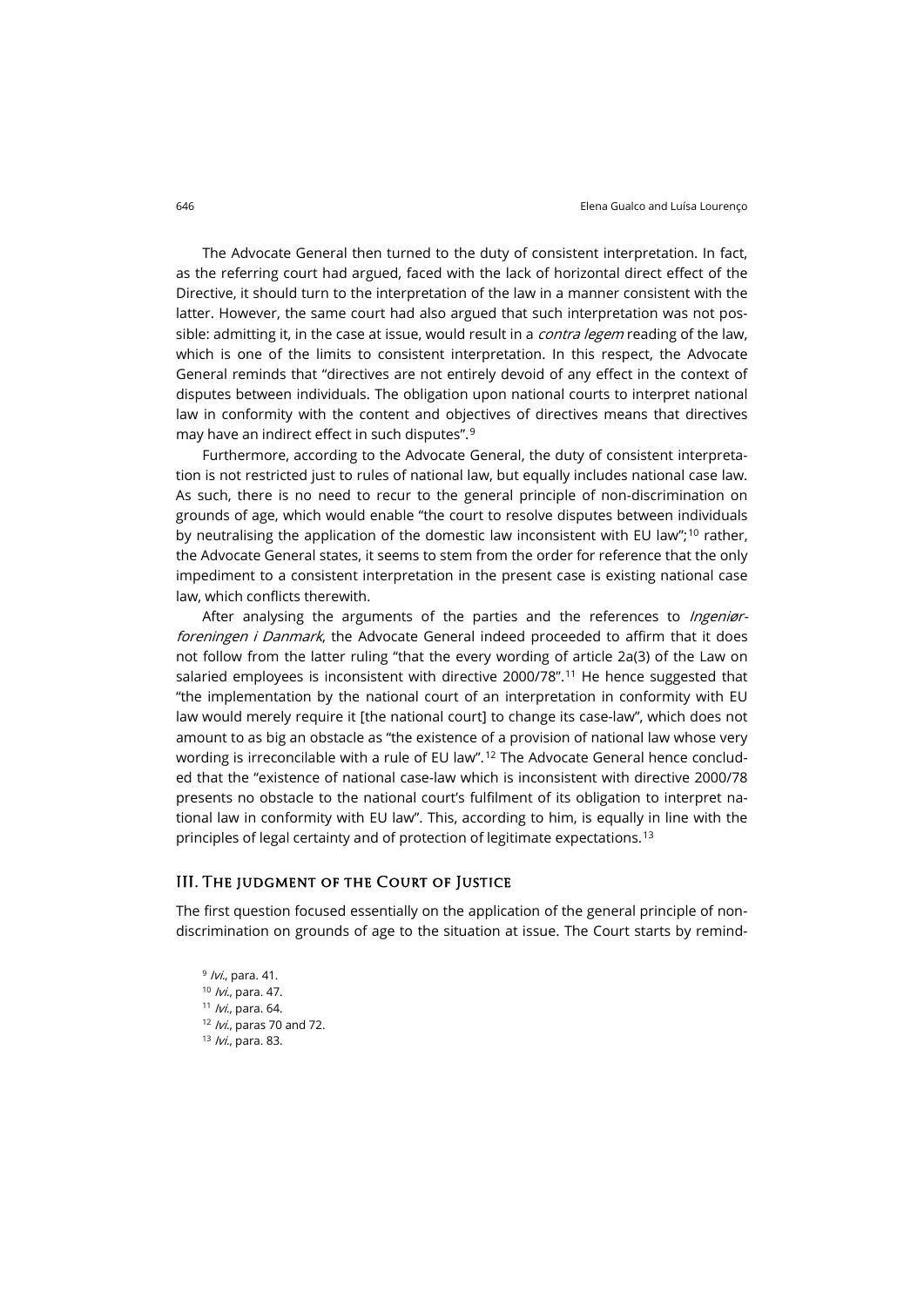ing that the source of such principle is not to be found in the Directive 2000/78, but rather in international instruments and in the national constitutional traditions common to the Member States. As such, since this instrument of secondary law merely "gives concrete expression to that principle in relation to employment and occupation, the scope of protection conferred by the directive does not go beyond that afforded" by the general principle. However, the Court adds, the principle will only apply to the situation at issue if this situation falls "within the scope of the prohibition of discrimination laid down by Directive 2000/78".[14](#page-4-0)

Then, referring to the ruling in *Ingeniørforeningen i Danmark*, it recalls that para. 2, lett. a), no. 3, of the national law under analysis was held to fall under the provision laid down in Art. 3, para. 1, lett. c), of Directive 2000/78; the same legislation being at issue in the present case, it thus falls within the scope of EU law and equally under the scope of the general principle of non-discrimination on grounds of age.[15](#page-4-1) As a result, and as held in *Ingeniørforeningen i Danmark*, if the provisions of the Directive 2000/78 preclude national legislation such as the one at issue in the present case, also the "fundamental principle of equal treatment", of which the general principle of nondiscrimination on grounds of age is but a specific expression, demands that these norms should be prohibited.

Once clarified the first preliminary question, the CJEU focuses on the analysis of the second preliminary ruling dealing with the alleged possibility to balance the horizontal application of the general principle of non-discrimination on grounds of age with two other general principles of EU law: the principles of legal certainty and of protection of legitimate expectations.[16](#page-4-2)

The Court's reasoning can be divided into two parts. The CJEU firstly analyses the duty of consistent interpretation, stressing that any national jurisdiction has the obligation to interpret its national law consistently with EU law: notwithstanding the fact that Directives are neither directly applicable to individuals, nor directly binding on them, any national court must take all the appropriate measures to ensure the fulfilment of the "result sought by the directive and consequently comply with the third paragraph of Article 288 TFEU".[17](#page-4-3) The Court recalls that the duty of consistent interpretation finds a limit in the general principles of EU law, and that, anyway, it cannot lead to an interpretation *contra legem* of the national provision. Nevertheless, the doctrine of consistent interpretation imposes the obligation to amend even an established case law, in so far as it produces a result contrary to the purpose sought by the Directive.<sup>[18](#page-4-4)</sup>

<span id="page-4-4"></span><span id="page-4-3"></span><span id="page-4-2"></span><span id="page-4-1"></span><span id="page-4-0"></span><sup>&</sup>lt;sup>14</sup> Dansk Industri (DI), acting on behalf of Ajos A/S v. Estate of Karsten Eigil Rasmussen [GC], cit., paras 23-24.

 $15$  /vi., para. 25. 16 /vi., para. 28 et seq. 17 *Ivi.*, para. 31. 18 *Ivi.*, paras 32-33.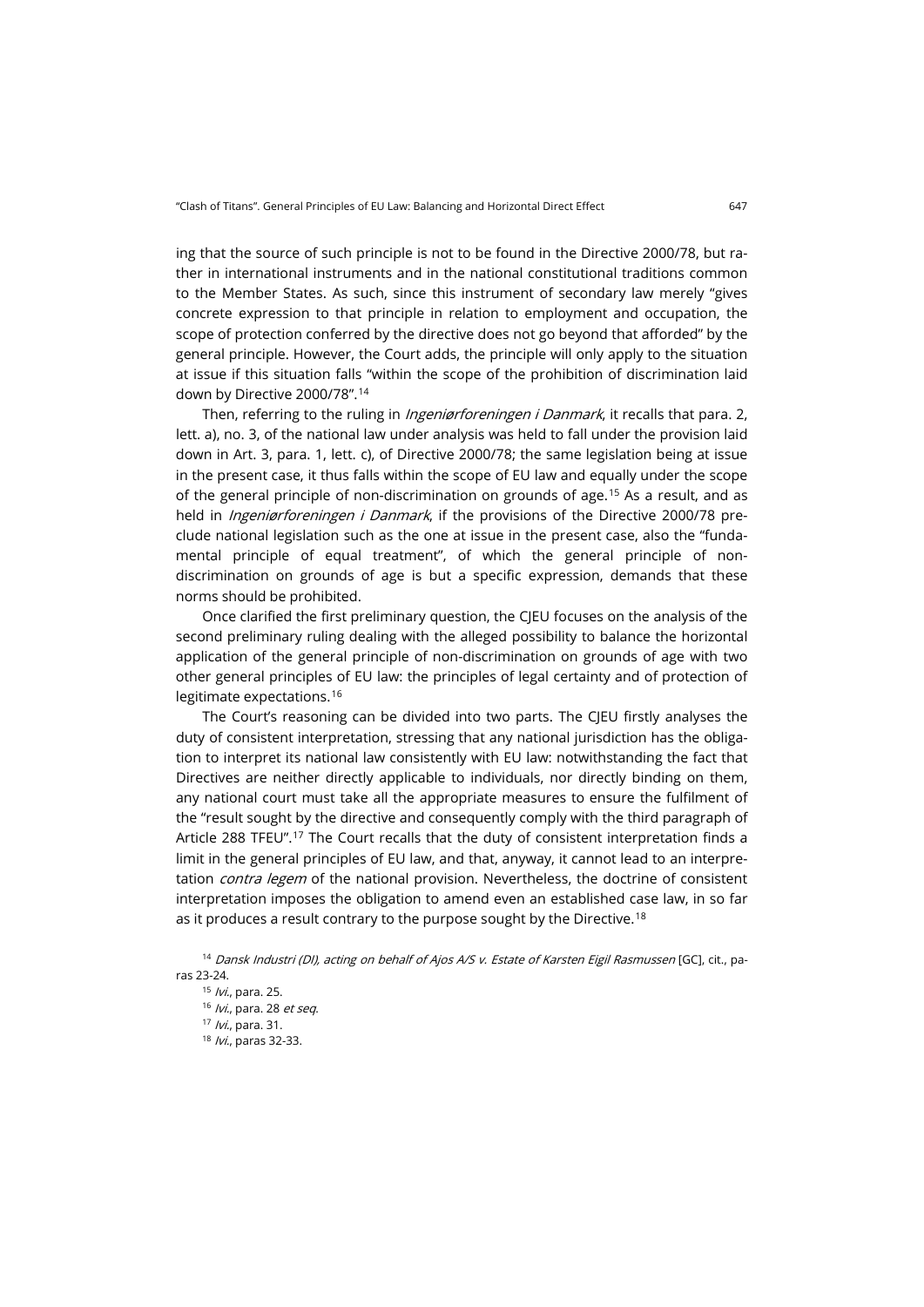Entering the second part of its reasoning, the Court then observes that, in those cases where the attempt to interpret the national law consistently with EU law is unsuccessful, the general principle of non-discrimination on grounds of age, and the obliga-tion to give full effectiveness to the jurisdictional protection foreseen by EU law,<sup>[19](#page-5-0)</sup> impose on the national court the burden to disapply any provision of national legislation contrary to that principle. According to the Court's ruling, neither the principle of legal certainty nor that of protection of legitimate expectations affect that obligation of national courts. Specifically, weighing the horizontal effect of non-discrimination on grounds of age with the two abovementioned principles would have the effect of limiting the temporal effects of the Court's interpretation, $20$  and of denying the "individual who has brought proceedings culminating in the Court interpreting EU law as preclud-ing the rule of national law at issue the benefit of that interpretation".<sup>[21](#page-5-2)</sup> Furthermore, the possibility for the employee to claim compensation based on the infringement of EU law by a Member State does not modify the obligation pending on the national court.<sup>[22](#page-5-3)</sup> Therefore, the Court finally states that a national court adjudicating in a dispute between private persons falling within the scope of Directive 2000/78 is required to disapply any provision of national law that is contrary to the general principle prohibiting discrimination on grounds of age.

#### IV. Legal analysis

#### iv.1. Horizontal direct effect of general principles: here we go again?

With regard to the Court's answer to the first question of the national court, essentially two comments need to be made.

The development of general principles of EU law in combination with secondary law instruments in the rulings of the Court has always been a thorny legal issue, and this case is not an exception. Indeed, when in para. 23, the Court states that the scope of the protection afforded by the Directive 2000/78 does not go beyond the one afforded by the general principle, it correctly states that the scope of the Directive 2000/78 is narrower than that of the general principle, since it is confined to the area of employment and occupation. It then proceeds to state that the situation at issue must fall within the scope of prohibition laid down by Directive 2000/78 – which seems to be the case, since the same provisions were in analysis in *Ingeniørforeningen i Danmark*. However, it should be reminded that we are here in a clear horizontal situation: the fact that something is within the scope of the general principle does not mean that it is within the

<span id="page-5-3"></span><span id="page-5-2"></span><span id="page-5-1"></span><span id="page-5-0"></span>19 *Ivi.*, para. 35. <sup>20</sup> /vi., para. 39. <sup>21</sup> /vi., para. 41. <sup>22</sup> /vi., para. 42.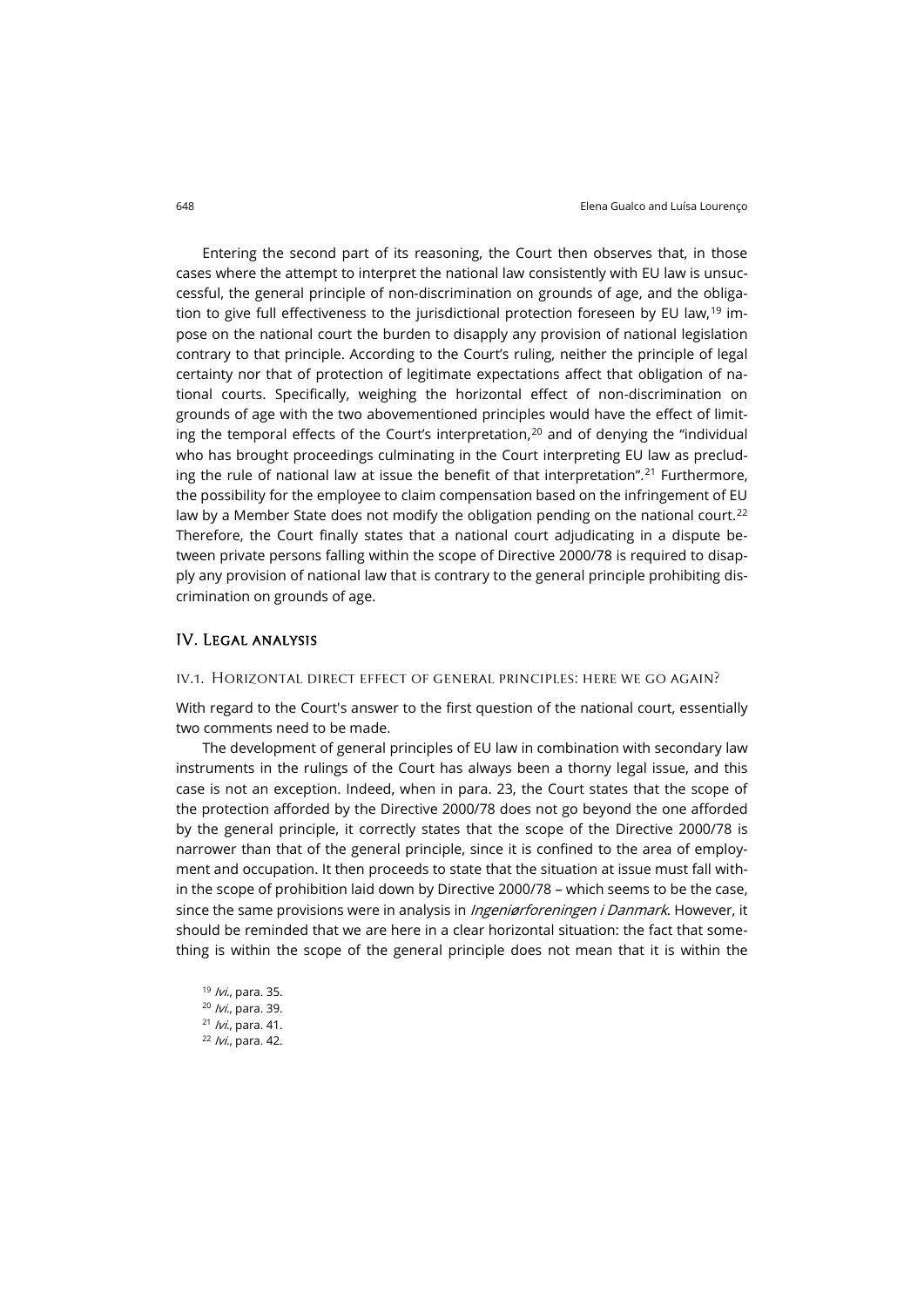scope of the Directive - at least, not within the ratione personae scope of application of the instrument.

Moreover, we see here again a situation where it is the general principle of nondiscrimination on grounds of age, as a general principle of EU law and a specific expression of the principle of equal treatment, which is applied between the two private parties; notwithstanding, the Directive 2000/78 provisions are essential to frame the situation, and, ultimately, are the law which is applied to assess the situation (even if such is possible only due to the reference to primary law). As such, even though the principle has horizontal direct effect, the relevant, written law which will be applied are the provi-sions of the Directive 2000/78.<sup>[23](#page-6-0)</sup> This is a clear case of a combination of sources so as to achieve an effect which none of them, independently, would arguably have.

On another note, it seems clear that the Court has definitely established and confirmed its *Mangold*<sup>[24](#page-6-1)</sup> and *Kücükdevec*<sup>[25](#page-6-2)</sup> case law. Indeed, as in these cases, the fact that there is no public entity involved does not seem to have a deterring effect for the application of the directive. Many will argue this is a clear attribution of horizontal effect to Directives; however, this seems to happen specifically with Directive 2000/78 and the principle of equal treatment in its different manifestations: it is thus in the niche of employment relationships that this type of reasoning from the Court of Justice still strives.

It has been argued that the objective of the anti-discrimination Directives is, in reality, to establish *access justice*, that is, to create equal conditions of access to the market, but within the market rationale and not as a fundamental rights' value per se, or a re-sult of social justice.<sup>[26](#page-6-3)</sup> While it is true that the foundations of the Communities and, after, the Union, are based on a conception of the individuals as economic factors, exercising their freedoms in a common internal market, it seems that the development of the case law has pointed equally at a shift in this conception towards the understanding

<span id="page-6-0"></span> $23$  The horizontal direct effect of general principles of EU law protecting fundamental rights seems to stem from their status as primary law, as guaranteed by Art. 6, para. 3, TEU, and has been widely accepted as a fact by academics. See E. Mulk, Of Ages in - and Edges of - EU Law, in Common Market Law Review, 2011, p. 39 et seq., at pp. 57-59; see also E. SPAVENTA, The Horizontal Application of Fundamental Rights as General Principles of Union Law, in A. ARNULL, C. BARNARD, M. DOUGAN, E. SPAVENTA (eds), A Constitutional Order of States? Essays in Honour of Alan Dashwood, Oxford: Hart Publishing, 2011, p. 199 et seq., at pp. 208-209: "general principles [...] are applicable whenever the situation falls within the scope of Union law, regardless of whether the trigger is the Treaty or a directive, and regardless of whether the litigation is vertical or horizontal"; and M. SAFJAN, P. MIKLASZEWICZ, Horizontal Effect of the General Principles of EU law in the Sphere of Private Law, in European Review of Private Law, 2010, p. 475 et seq.

<span id="page-6-1"></span><sup>24</sup> Court of Justice, judgment of 22 November 2005, case C-144/04, Werner Mangold v. Rüdiger Helm [GC].

<span id="page-6-2"></span><sup>25</sup> Court of Justice, judgment of 19 January 2010, case C-555/07, Seda Kücükdeveci v. Swedex GmbH & Co. KG [GC].

<span id="page-6-3"></span><sup>26</sup> H.W. MICKLITZ, Social Justice and Access Justice in Private Law, in EUI Working Paper LAW, January 2011.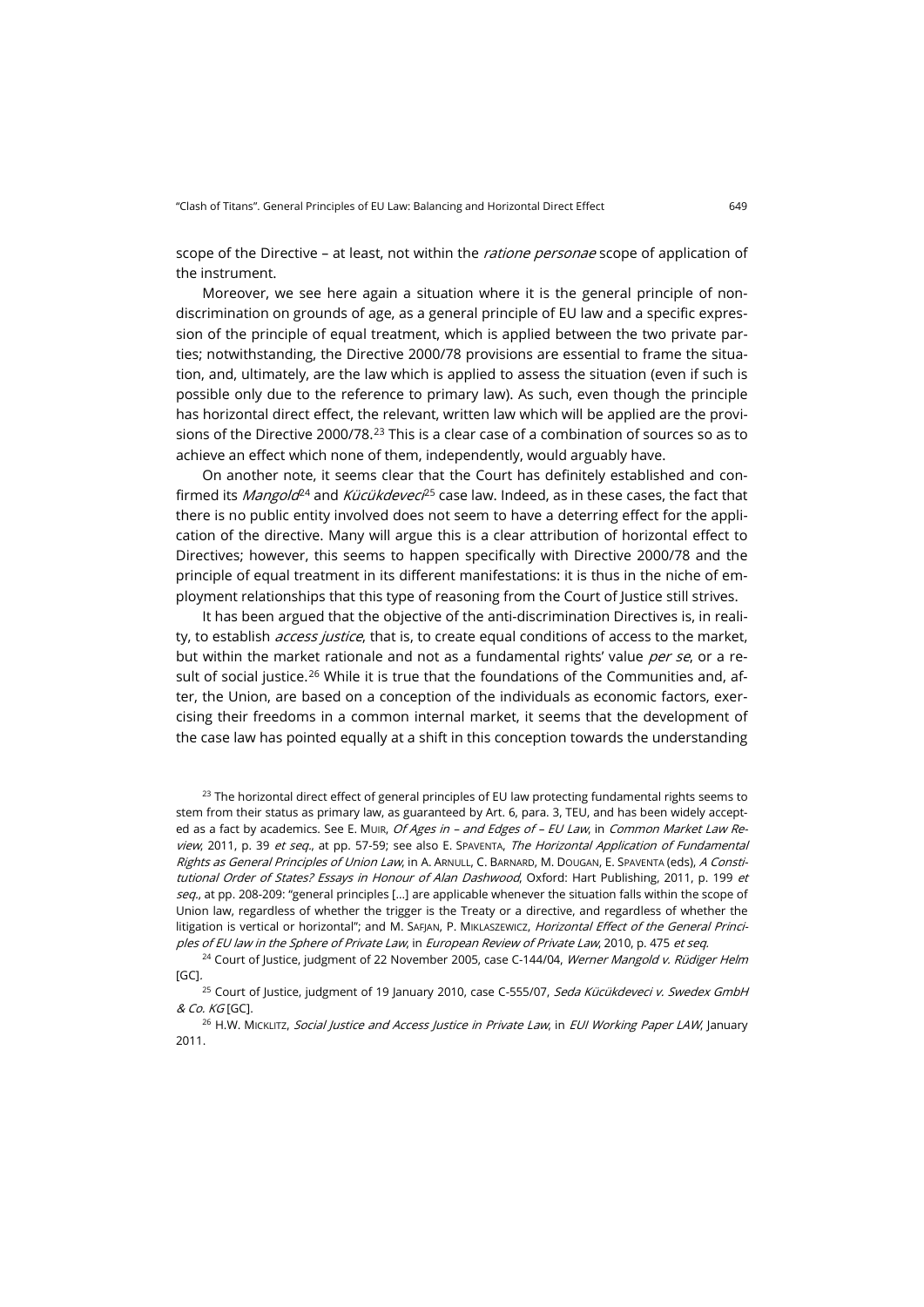of individuals also, and primarily, as EU citizens.<sup>[27](#page-7-0)</sup> In fact, as the *Zambrano* case shows, it is the "genuine enjoyment of the substance of the rights" the value to be safeguarded, sometimes independently from cross-border elements. [28](#page-7-1)

### iv.2. The clash between general principles of EU law: one winning or all losing?

As already mentioned, this case can be considered an update of the previous Mangold and Kücükdeveci decisions. However, as for the second preliminary question, the present decision raises a number of issues that Mangold and Kücükdeveci had only implicitly entailed.

Although the CJEU's jurisdiction prevents it from solving the national dispute, the meaning – and the impact – of this case law can be appreciated only if the object of the Court's ruling is correctly understood. As recalled by AG Bot, $^{29}$  $^{29}$  $^{29}$  in *Ingeniørforeningen i* Danmark the Court specified that the violation of the equal treatment principle flowed from the interpretation that the national provision – para. 2, lett. a), no. 3, of the law on salaried employees – had received by the national courts. As a consequence, such interpretation was held to be inconsistent with EU law. In the present case it seems that, again, the controversial aspect of national law was not para. 2, lett. a), no. 3, in itself, but rather its application by the national courts: the Court, in fact, stresses the necessity of changing any established case law based on interpretation of national law inconsistent with EU law by recalling its precedent *Centrosteel*.<sup>[30](#page-7-3)</sup> That being the case, one may argue that the Danish law was not *per se* contrary to the general principle, and that, therefore, perhaps the doctrine of consistent interpretation still had room to operate in the pending case.<sup>[31](#page-7-4)</sup>

Anyway, the most controversial aspect of the *Dansk Industri* decision concerns the possibility to weigh the horizontal application of a general principle with two other fundamental principles of EU law: legal certainty and legitimate expectations.

Taking the view of the CIEU, one may argue that this decision enhances the importance of the principle of non-discrimination, confirming once and for all, that, at this

<span id="page-7-0"></span><sup>27</sup> See A. WIESBROCK, Legal Migration to the European Union, Leiden: Martinus Nijhoff Publishers, 2010, at p. 174: "the conclusion can be drawn that Directives 2000/43/EC and 2000/78/EC as opposed to most previous EC anti-discrimination law are not primarily economically motivated but have their main underlying objective a concern for human rights. For this reason the Directives constitute a significant step towards the development of an autonomous principle of equal treatment in the Community legal order".

<span id="page-7-1"></span><sup>28</sup> Court of Justice, judgment of 8 March 2011, case C-34/09, Gerardo Ruiz Zambrano v. Office national de l'emploi [GC].

<span id="page-7-2"></span><sup>29</sup> Opinion of AG Bot, Dansk Industri (DI), acting on behalf of Ajos A/S v. Estate of Karsten Eigil Rasmussen, cit., para. 65.

<sup>30</sup> Court of Justice, judgment of 13 July 2000, case C-456/98, Centrosteel Srl v. Adipol GmbH.

<span id="page-7-4"></span><span id="page-7-3"></span><sup>31</sup> Opinion of AG Bot, *Dansk Industri (DI), acting on behalf of Ajos A/S v. Estate of Karsten Eigil Ras*mussen, cit., para. 64.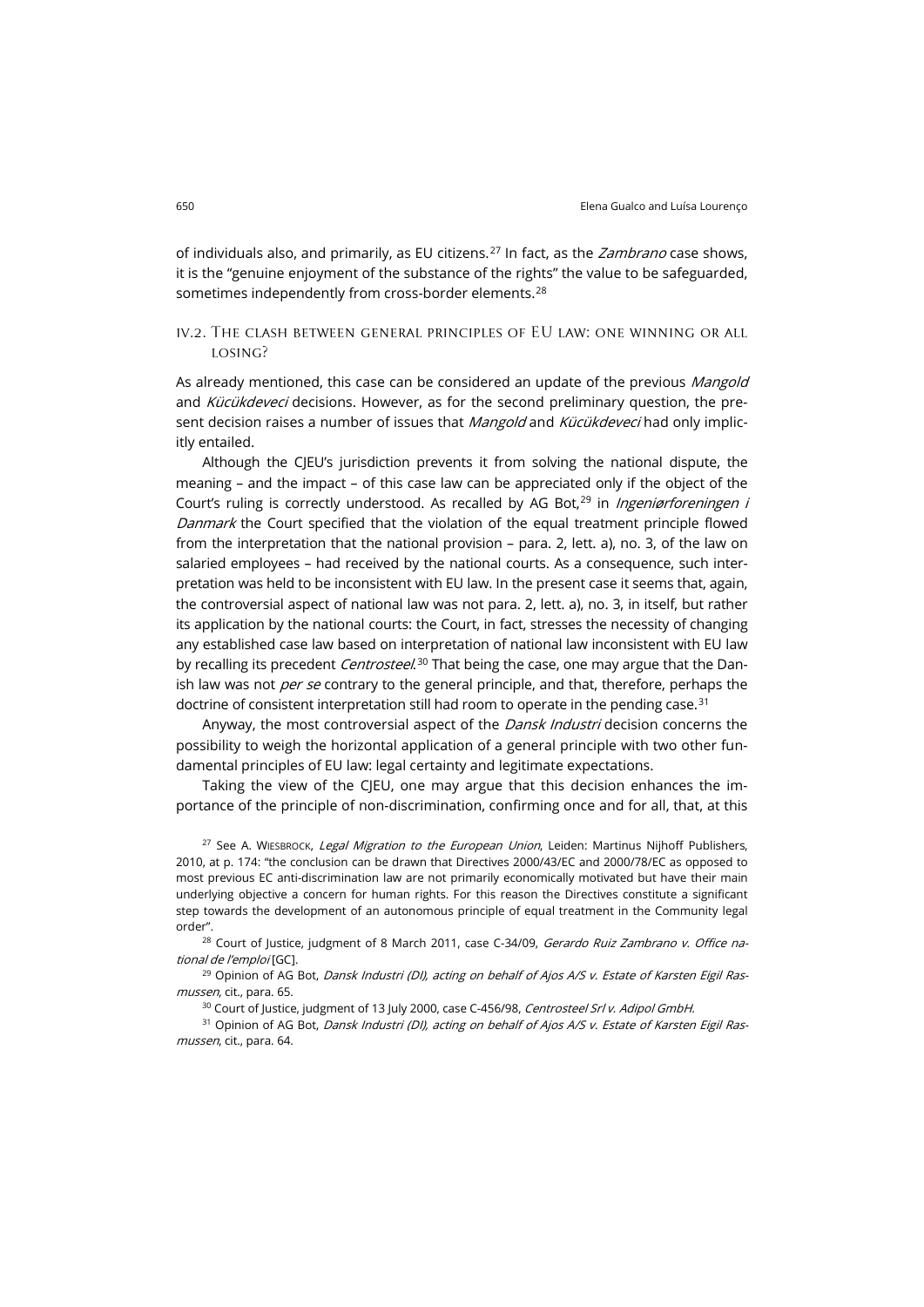point, the *Mangold* approach is by now consolidated. Affirming that the respect of equality should be ensured in any dispute, even in the horizontal ones, is a way to stress the importance of this principle and, above all, to fulfil its effectiveness. As already suggested within the academic debate, $32$  in future the Court may discover that further discriminatory grounds are covered by an horizontal general principle of non-discrimination;<sup>[33](#page-8-1)</sup> or, even, that other general principles of EU law are suitable to be enforced in horizontal disputes.

However, it is questionable whether the aim pursued by recognising direct horizontal effect to a general principle, while valuable, is nonetheless worth the criticisms that such horizontality de facto entails. Notwithstanding the easiness of the Court in affirming that neither the principle of legal certainty, nor that of legitimate expectations are affected by the horizontal application of the principle of non-discrimination on grounds of age, it seems that the reality is quite the opposite, as both principles are interfered with such horizontality.

With regard to the principle of legal certainty, as long as general principles are unwritten rules, their application largely depends on the attitudes of the judiciary: in spite of the effort of the CJEU in ensuring the uniform protection of fundamental rights, it is quite evident that, especially when a fundamental right is a general principle of law, its enforcement could vary according from one court to the other. Therefore, if the horizontal application of a general principle broadens the protection of a fundamental right, it also increases the possibility of diverging case law. Even though the "uniformity goal" is inevitably challenged anytime the horizontality is at stake, a methodology shall be found in order to prevent fundamental rights' horizontal effect from becoming an actu-

<span id="page-8-0"></span><sup>32</sup> T. TRIDIMAS, Horizontal Effects of General Principles: Bold Rulings and Fine Distinctions, in U. BERNITZ, X. GROUSSOT, F. SCHULYOK (eds), General Principles of EU Law and European Private Law, The Netherlands: Kluwer Law International, 2013, p. 213 et seq.

<span id="page-8-1"></span><sup>33</sup> The Court has already found out that the principles of non-discrimination on grounds of nationality and sex have horizontal effect, insofar as their horizontality is triggered by a directly applicable Treaty provision: see, respectively, Court of Justice, judgment of 12 December 1974, case 36/74, B.N.O. Walrave and L.J.N. Koch v. Association Union cycliste internationale, Koninklijke Nederlandsche Wielren Unie and Federación Española Ciclismo, and judgment of 8 April 1976, case 43/75, G. Defrenne v. Société anonyme belge de navigation aérienne Sabena. With regard to the possibility of linking the horizontality of a general principle to a directive, see Court of Justice, judgment of 10 May 2011, case C-147/08, J. Römer v. Freie und Hansestadt Hamburg [GC], where the Court implicitly qualified the principle of nondiscrimination on grounds of sexual orientation as a general principle of EU law. However, in that judgment – as already stated in a previous case focusing on age discrimination (Court of Justice, judgment of 23 September 2008, case C-427/06, B. Bartsch v. Bosch und Siemens Hausgeräte (BSH) Altersfürsorge  $GmbH$  [GC]) – the Court stressed that the application of a general principle of EU law, and therefore its horizontal effect, depend on the possibility to bring the situation in the main proceedings within the scope of European Union law. Considering that the period for transposing the Directive 2000/78 was still pending, the Court finally clarified that the situation at stake fell outside the temporal scope of application of the directive and, as a consequence, that the principle prohibiting discrimination based on sexual orientation was not yet enforceable.